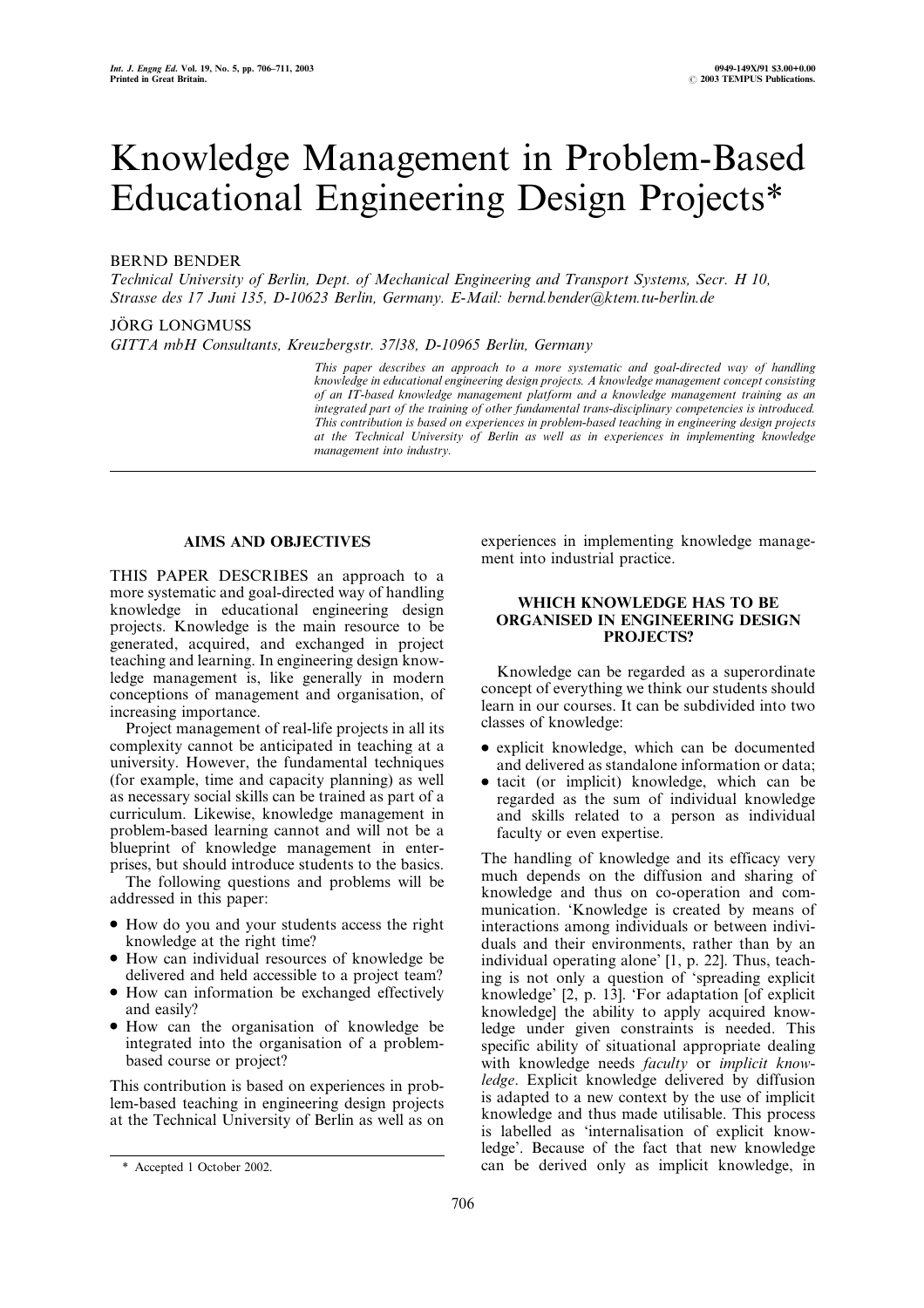

Fig. 1. Phases of the diffusion of knowledge and the process of learning [2, p. 13].

particular from situations-based experience, it cannot be distributed in this state. It first has to be transferred into the stage of codified explicit knowledge by the process of de-contextualisation'  $[2, p. 13, fig. 1]$ . In addition, this process needs a `shared context in which knowledge is shared, created and utilized' [1, p. 22].

In our approach, teaching and learning shall enhance the continuous conversion and diffusion of knowledge as the basis of a feedback-driven process of experiential learning [3].

For further refinement of the concept of explicit and implicit/ tacit knowledge, Snowden [4] set up his HANSE-model of knowledge consisting of:

- heuristics
- artefacts
- natural talents
- $\bullet$  skills
- experience.

In engineering design projects explicit knowledge like the following has to be handled:

- . Heuristics, like catalogues of methods, written instructions, `rules of thumb', etc.
- . Artefacts, like technical drawings, sketches, requirements lists, calculations, catalogues, literature, standards, prototypes, etc.

This information and data has to be organised in a way that provides easy access and effective exchange. Tacit knowledge occurring in engineering design projects might be:

- . Natural talents, like, for example, the ability for spatial imagination, the ability to analyse, etc.
- . Skills, like, for example, sketching abilities, etc.
- . Experiences, like, for example, individual background knowledge of what a team member has experienced in earlier projects.

The handling of artefacts—and to some extent also of heuristics—can be improved by the use of information technology. Tacit knowledge is much more an issue of communication and training within problem-based projects. It might be supported by CSCW (Computer Supported Cooperative Work) but it mainly remains subject to face-to-face team work. Note: in some literature this is also named CSGW (Computer Supported Group Work).

#### HOW TO MANAGE KNOWLEDGE IN ENGINEERING DESIGN PROJECTS

Knowledge management as it is understood here is an aspect of all types of student team work. It should be supported for three reasons:

- . to improve the handling of knowledge within the given learning unit;
- to support storage and retrieval of knowledge gained from a project to forthcoming semesters;
- . to ease the understanding of knowledge management for future practice.

For the transfer of professional methods and tools of knowledge management into the area of university, we prefer a pragmatic step-by-step approach (as described in [5]). Thus a new method or tool shall be intuitively applicable to the user and can be implemented fast and easily. It is implemented by active participation of the users and has a noticeable direct value at low costs and effort.

Some basic considerations should be taken into account:

• The process of knowledge management has to be integrated into the project workflow and should not be perceived as an additional task. In which way the team members sense the usefulness and expedience of strategies, methods and tools (not only) of knowledge management depends on their direct benefit for problem-solving within the project's context (see e.g. [6], p. 126).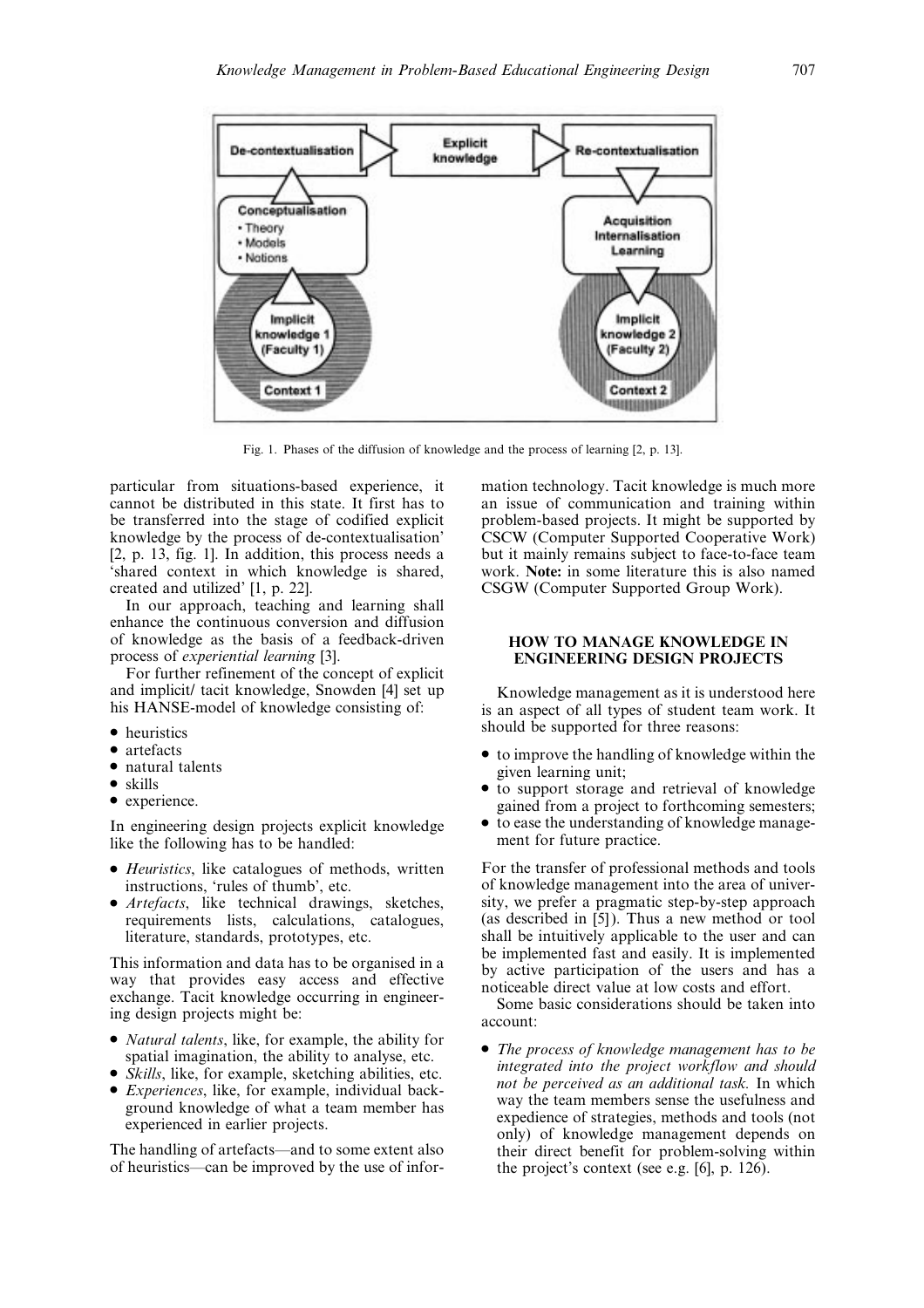- . Knowledge generated within the project by the students shall be processed as well as knowledge `delivered' from outside, for example, by the teacher. A deliberate knowledge management provides `external' knowledge with respect to the project's progress and the team-specific `internal' resources of knowledge as a framework for coaching and moderation.
- . Knowledge management also means to deal with the fact that the available knowledge never will be enough to completely cope with the task. Therefore it is of high importance to make effective use of that knowledge, that is available. Often a large amount of information is compiled in knowledge management systems without ever being used for the benefit of the project. So the aim is not to collect as much knowledge as available but to gain as much knowledge as needed for the design success.
- . Tacit knowledge often comes into effect when nobody expects it. In many cases the process of clarifying a problem within a team discussion leads to associations opening access to unconscious and latent knowledge. For that reason communicative face-to-face situations (even without pre-defined purpose) shall be provided regularly and can not be replaced by CSCW! The explicit training of creativity techniques and facilitation competencies is a good approach to create an atmosphere which enables fruitful discussions within a team meeting. But simply having a coffee break together with the team is important to raise and communicate tacit knowledge, too: 'First invest in travel and beer, and then in information technology' ([7], S.31).
- . Knowledge management is a mutual process, so coaching and facilitating the learning group has to make sure that individual knowledge will be made available to the whole team. Therefore sharing knowledge must be rewarded by the teacher. The best students are not those who know

best, but those who contribute most to the team and the design project!

As a result of these considerations an effective knowledge management as proposed here consists of two main components:

- a team and project related knowledge platform consisting of a common database and of a communication platform supporting data storage and exchange, communication and fundamental project management activities (like e.g. time scheduling);
- a knowledge management training as an explicit (trans-disciplinary) topic and objective of teaching and learning, integrated into the training of other fundamental trans-disciplinary competencies. The achievements of this training have to be implemented into the course of work.

### A KNOWLEDGE MANAGEMENT PLATFORM

Research into student project work has shown that finding time slots for team meetings is a limiting factor to team work ([8]). Therefore, a platform with a common data base, allowing to share knowledge and documents without the need for a face-to-face meeting, is helpful to support team work.

A knowledge management platform for Engineering Design projects should (Fig. 2):

- . allow to file all project-related documents;
- allow the users to determine and rearrange the structure of the database;
- . allow to identify and handle different versions of documents by different users;
- . provide a simple tool for workflow management and time scheduling;
- . provide communication features like mailing lists and automatic notifications;



Fig. 2. A knowledge management platform for engineering design projects in education.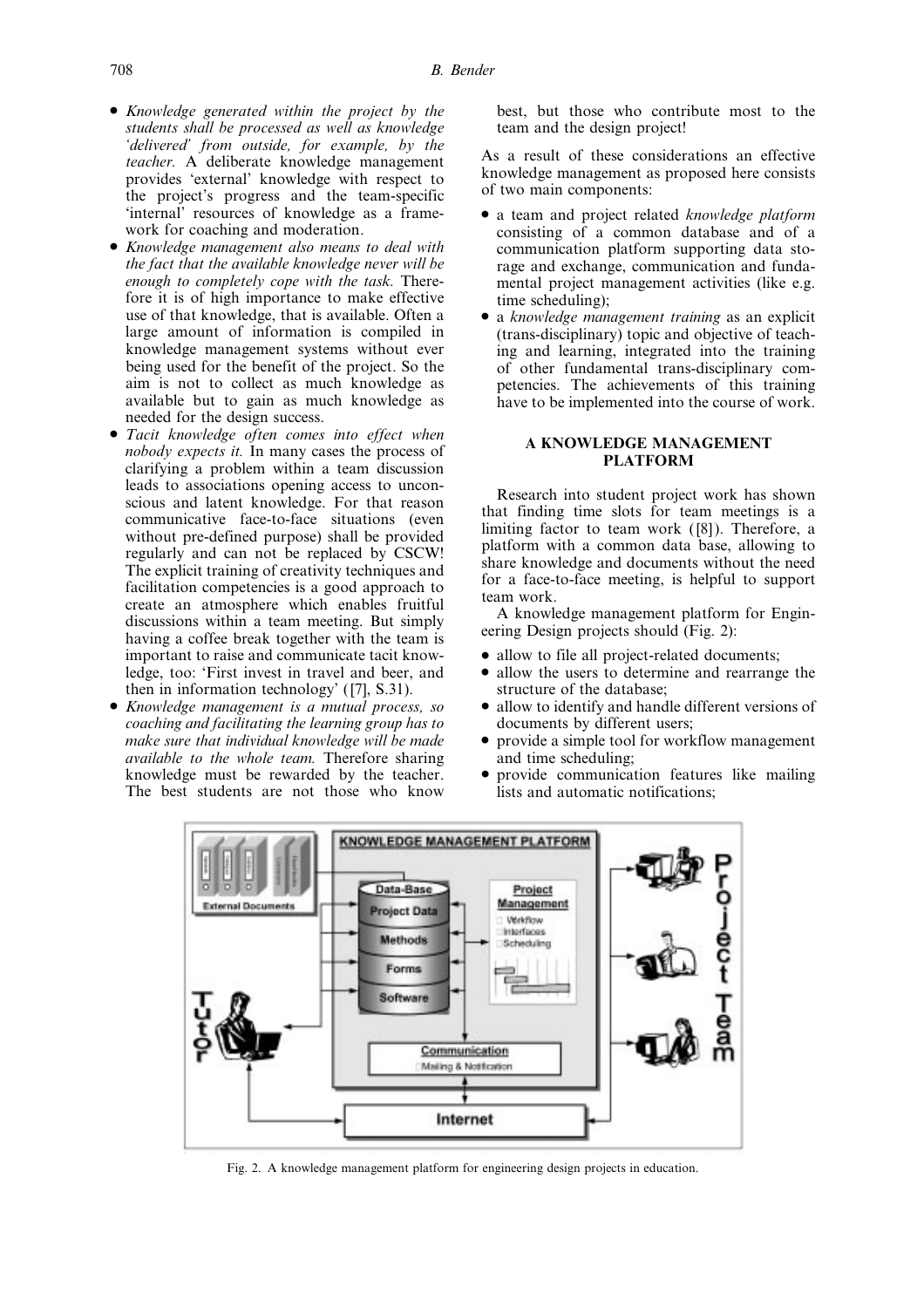- . be accessible for all team members from any place at any time;
- last but not least be easy to operate.

The knowledge platform should be provided by the university, probably and ideally as a standard service of the department for different projects, workgroups, lectures, etc.. As a first pragmatic step into this field free of charge commercial platforms available on the Internet meet the demands mentioned above to a good degree and can be recommended as an interim solution. To trigger and encourage the use of the platform it might be used by the teacher to deposit most of his/her input of explicit knowledge for the students. In our experience students are very eager to use this tool. It is easy to handle, it is new and `cool' (and brings them ahead of most of their professors . . . ); they expect working methods like these to be part of their training and so it rises their motivation for team work considerably. They often use this type of platform already without instruction by their teachers. So the task of a teacher sometimes is rather to assure that all students have access to the platform and can handle it.

#### A KNOWLEDGE MANAGEMENT TRAINING

Generating and processing knowledge can be regarded as a never-ending process of learning. A very convincing model of experiential learning has been set up by Kolb [3]. Kolb postulates experiential learning as a cycle consisting of the four phases concrete experience, reflective observation, abstract conceptualisation, and active experimentation.

It is important to make sure that this cycle is closed within the students' process of learning not only for subject-specific but particularly for trans-disciplinary teaching objectives. Therefore a conscious and deliberate process of teaching and learning that can be influenced and communicated has to be implemented [8, 9]. To reach the completion of Kolb's cycle during a project, in our approach two project training workshops (each lasting a whole day, described in detail in [10, 11]) are held to train for:

- project management,
- $\bullet$  presentation,
- . communication, and
- moderation.

We propose to enhance this approach by integrating (not simply adding!) knowledge management aspects into this training (Fig. 3). The explicit training of these competencies shall constitute stability and homogeneity of the shared project context as a fundamental prerequisite of successful sharing, creating and utilising of project knowledge. To cover all four phases of `Kolb's cycle', an introduction of knowledge management into project work should allow:

- . experimentation with different aspects of knowledge management in the course of the teamwork,
- . making experiences with these aspects,



Fig. 3. Knowledge management as a framework for project training.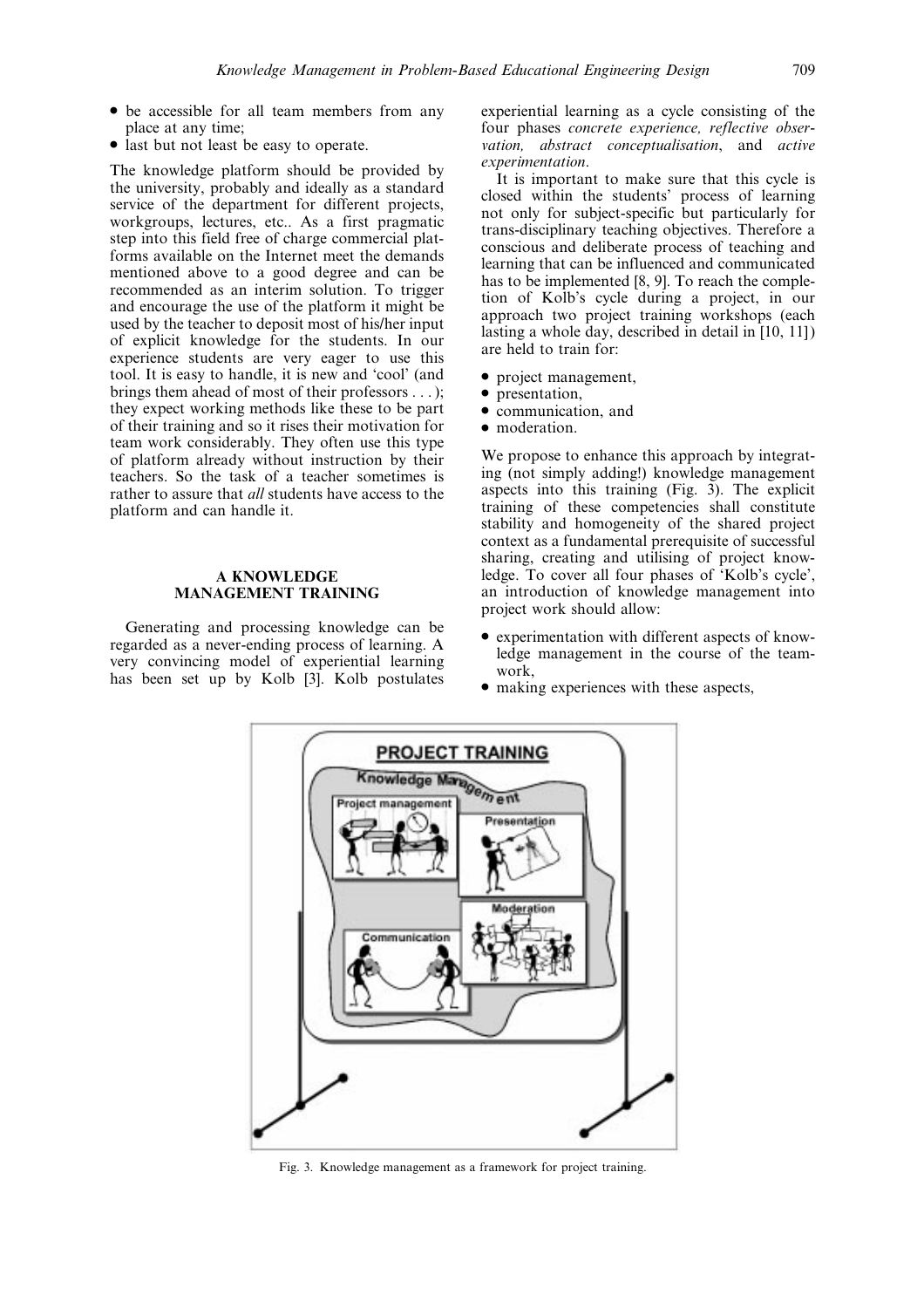- collective reflection of these experiences together with the teachers, and
- . a more general and theoretical overview on what the objectives and means of knowledge management are and which tools might serve for which purposes.

The handling of explicit knowledge has strong relationships to project management (workflow, time scheduling and the effective flow of communication within the project) according to the necessity to make the appropriate information available `just in time'. So the introduction and implementation of a knowledge platform should be integrated with the project management subjects of the project training. However, it should be mentioned that this has not only an IT aspect. Before looking at hardware and software, the purposes and learning objectives of a platform with its chances and limitations have to be clarified.

Tacit knowledge is—as mentioned above—a question of human interaction and thus has strong relationships to the communication and co-operation part of the project training. This training should take place after a number of weeks of teamwork so that the students had time to make some experience with these aspects. Part of it has to be making explicit to the students the representation, construction and implementation structures of knowledge they are developing within their work (a conceptual framework on this has been developed by Oxman [12]). Questions addressed to the students might be: `What (types and what structure of) knowledge do we produce or develop? What knowledge do we need. How can we handle this?' The answers should be part of a `plan of action' to improve teamwork. Other aspects of knowledge management in this plan could be the description and management of technical interfaces as a major topic of knowledge management in design.

An important part of an effective project training is the reflection of its outcomes during and at the end of the project. So at least when a project is finished, the students should summarise their `lessons learned', for example as part of the project report or a final presentation. They should include both the subjects they worked on and the process of their work [8]. This is a strong tool to make tacit knowledge explicit!

If knowledge management is not only the declared goal of a single course but of an entire curriculum, the way knowledge had been handled in one semester can also be an issue in the following ones. Students then can recognise what efforts were helpful to keep the gained knowledge at reach and useful, what they would have liked to remember on top of this and which valuable knowledge they lost despite all measures. This provides Kolb's cycle of experiential learning even on a meta-level.

#### **CONCLUSIONS**

According to our experience, students are willing and interested to get into knowledge management. It has to be considered that they do this only if they can see immediate benefit for their current work or have a realistic hope that it eases future learning. If this is made sure, the introduction of knowledge management can improve the handling of knowledge within a given course as well as its use in future projects. The pragmatic introduction of knowledge management very much fits into the inductive overall approach of problem-based learning. On top of this, it helps the students getting familiar with a new aspect of modern organisations that is of rising importance.

To us, there are two important steps yet to be taken in this field. One is the integration of knowledge management into curricula of a higher organisational level, e.g. for entire programmes, at least into a string of consecutive courses. The other is the training of teachers to handle knowledge management and its tools themselves: Practice what you preach!

#### REFERENCES

Note: All translations of quotations from German literature have been carried out by the authors.

- 1. Nonaka, I., Toyama, R., Noburu, K., SECI, Ba and leadership: a unified model of dynamic knowledge creation, in: Nonaka, I. et al. (eds.), Managing Industrial Knowledge. Creation, Transfer and Utilization, London, Thousand Oaks, New Delhi, 2001, pp. 13-43.
- 2. Brödner, P., Helmstädter, E., Widmaier, B., Arbeitsteilung und Wissensteilung—Ihre institutionenökonomische Begründung, in: Brödner et al. (eds.), Wissensteilung. Zur Dynamik von Innovation und kollektivem Lernen, München, Mering, 1999, pp. 9-30.
- 3. Kolb, D. A., Experiential Learning—Experience as the Source of Learning and Development, New Jersey, 1984.
- 4. Snowden, D., A framework for creating a sustainable programme in knowledge management—a real business Guide, London, 1998, reprint in: Knowledge Management Yearbook 1999, Oxford, 1999.
- 5. Thoben, K.-D., Weber, F., and Wunram, M., Towards pragmatic approaches for knowledge management in engineering—theory and industrial applications, in: Culley, Steve et al. (Hg), Design management process and information issues, Proc. ICED 01, Glasgow UK, Bury St Edmonds & London, 2001, pp. 91-97.
- 6. RuÈckert, C., Untersuchungen zur KonstruktionsmethodikÐAusbildung und Anwendung, Fortschritt Berichte VDI, Reihe 1, Nr. 293, Düsseldorf, 1997.